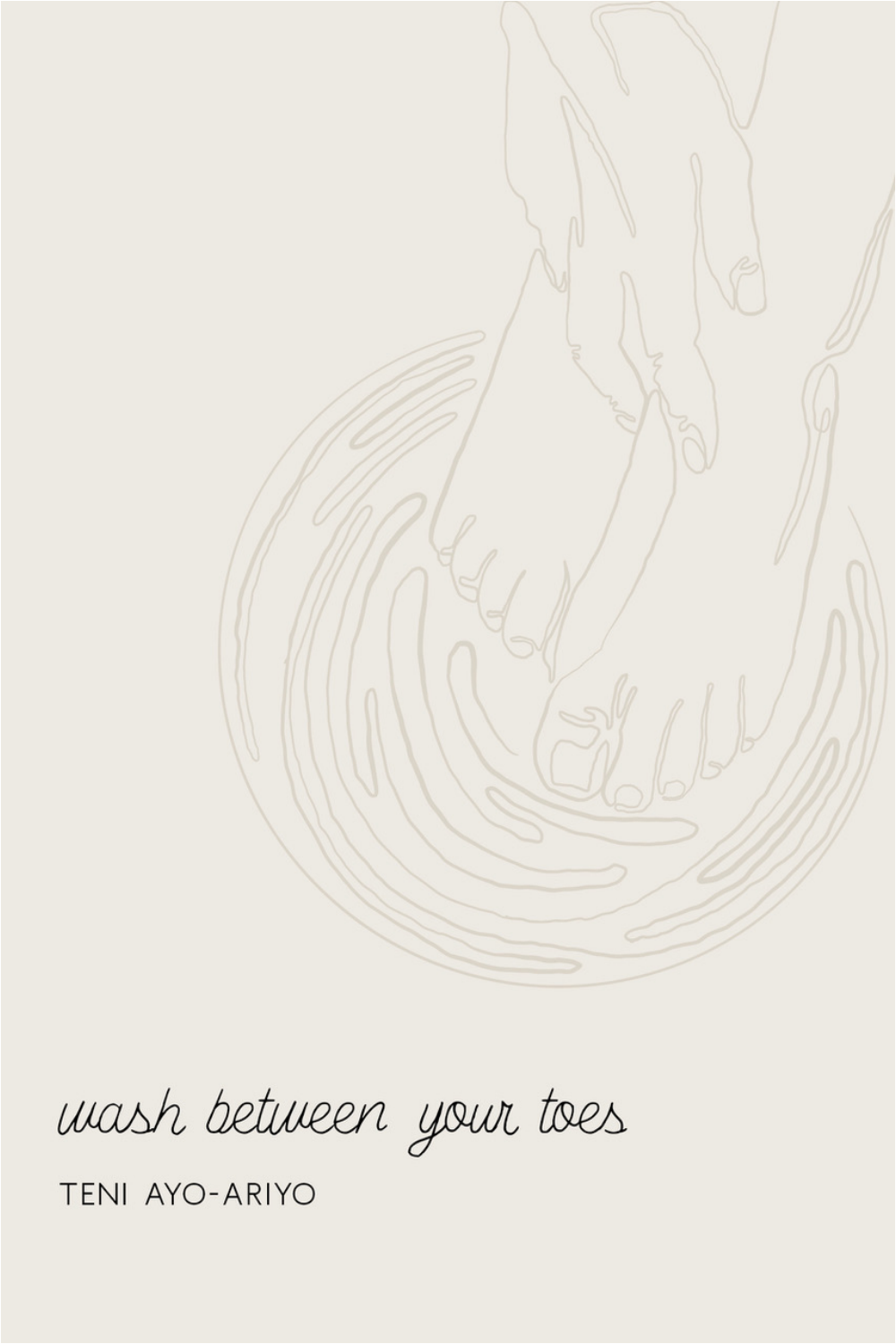wash between your toes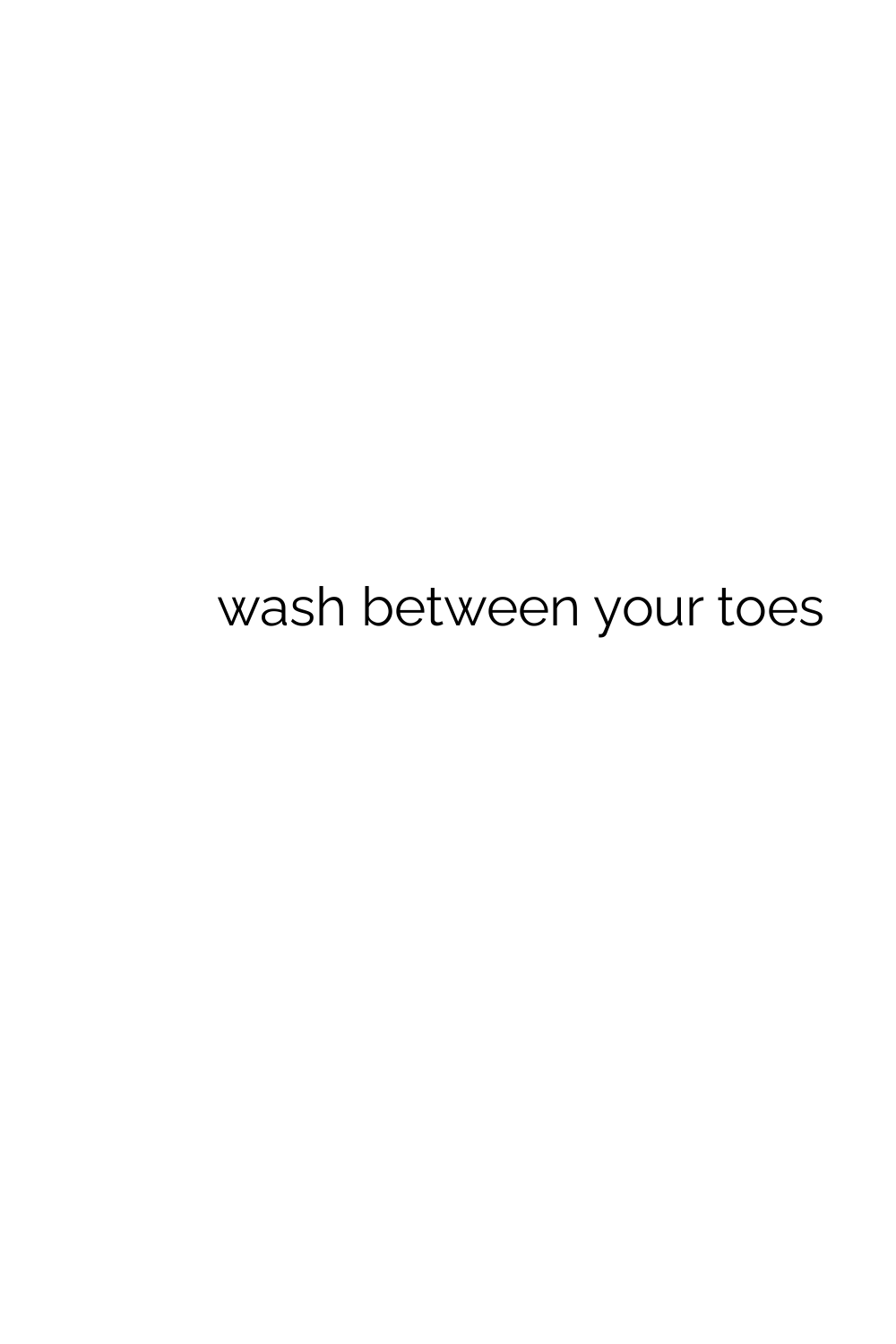Sundress Publications, Knoxville, TN

Copyright © 2021 by Teni Ayo-Ariyo ISBN: 978-1-951979-17-1 Published by Sundress Publications www.sundresspublications.com

Editor: Anna Black Editorial Assistants: Kathleen Gullion, Kanika Lawton Editorial Interns: Lee Anderson, Abigail Renner, Hannah Soyer

Colophon: This book is set in Raleway. Cover Art: Coral Black Cover Design: Coral Black Book Design: Anna Black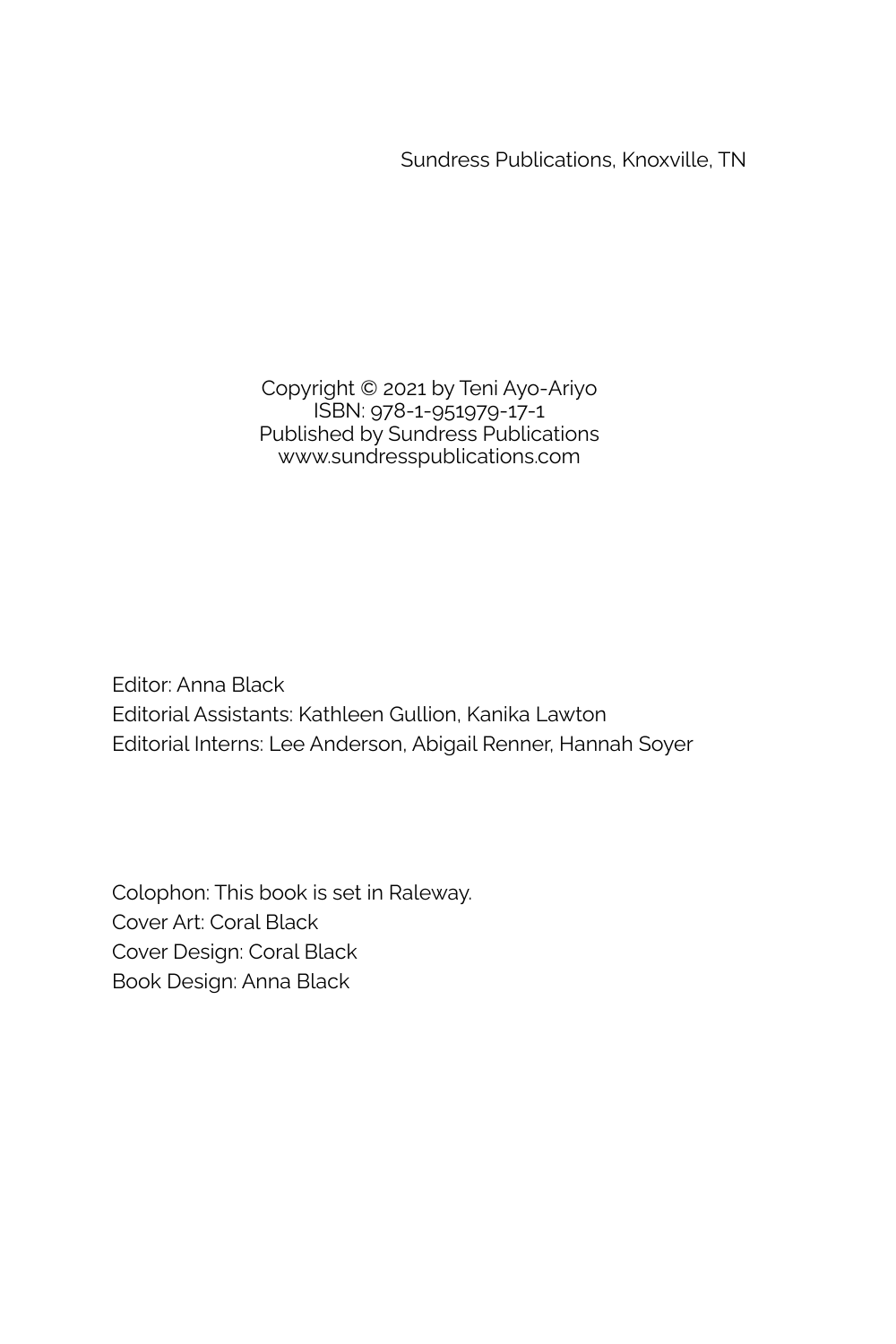## wash between your toes

Teni Ayo-Ariyo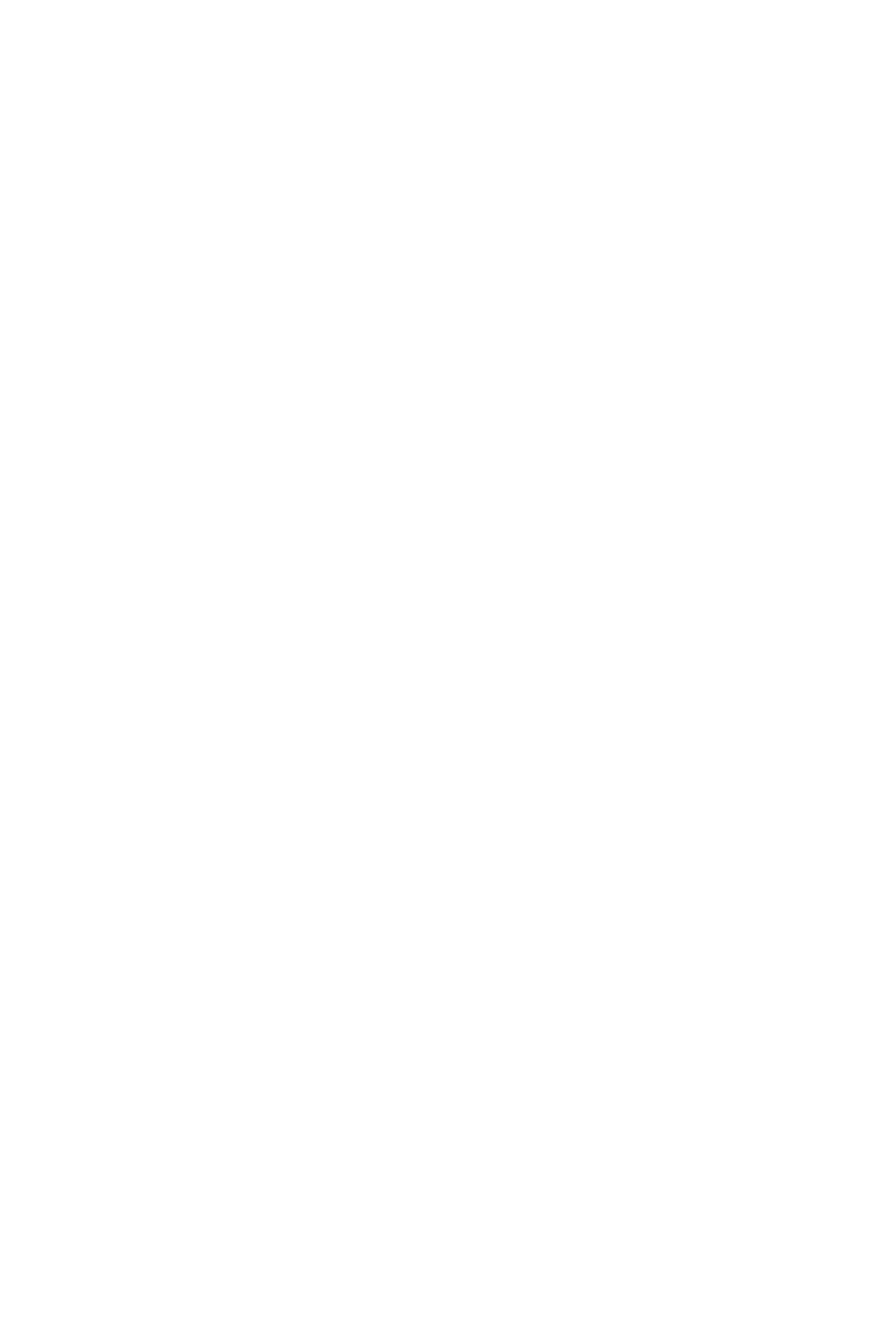Table of Contents

| tuto jade • spit out                    | 9  |
|-----------------------------------------|----|
| ounje aaro • breakfast                  | 10 |
| aye mi • my life                        | 11 |
| oruko mi • my name                      | 12 |
| àbúrò egbon • younger/older sibling     | 13 |
| dide ki o jo $\bullet$ get up and dance | 14 |
| omo mi atatata · my darling child       | 15 |
| ninu mi • inside me                     | 16 |
| ohun oso • jewelry                      | 17 |
| ade ogo • crown of glory                | 18 |
| se rere • do good                       | 19 |
| onígboyà • brave                        | 20 |
| meta-le-logun • twenty-three            | 21 |
| eniyan ti o ni eniyan • lonely person   | 22 |
| oșu • menstruation                      | 23 |
| obe eja • fish stew                     | 24 |
| kii șe olorun • reasons i am not God    | 25 |
| wa funrarare • be yourself              | 26 |
| àdúrà mi • my prayer                    | 27 |
| lojo kan • someday                      | 28 |
| Author Bio                              | 30 |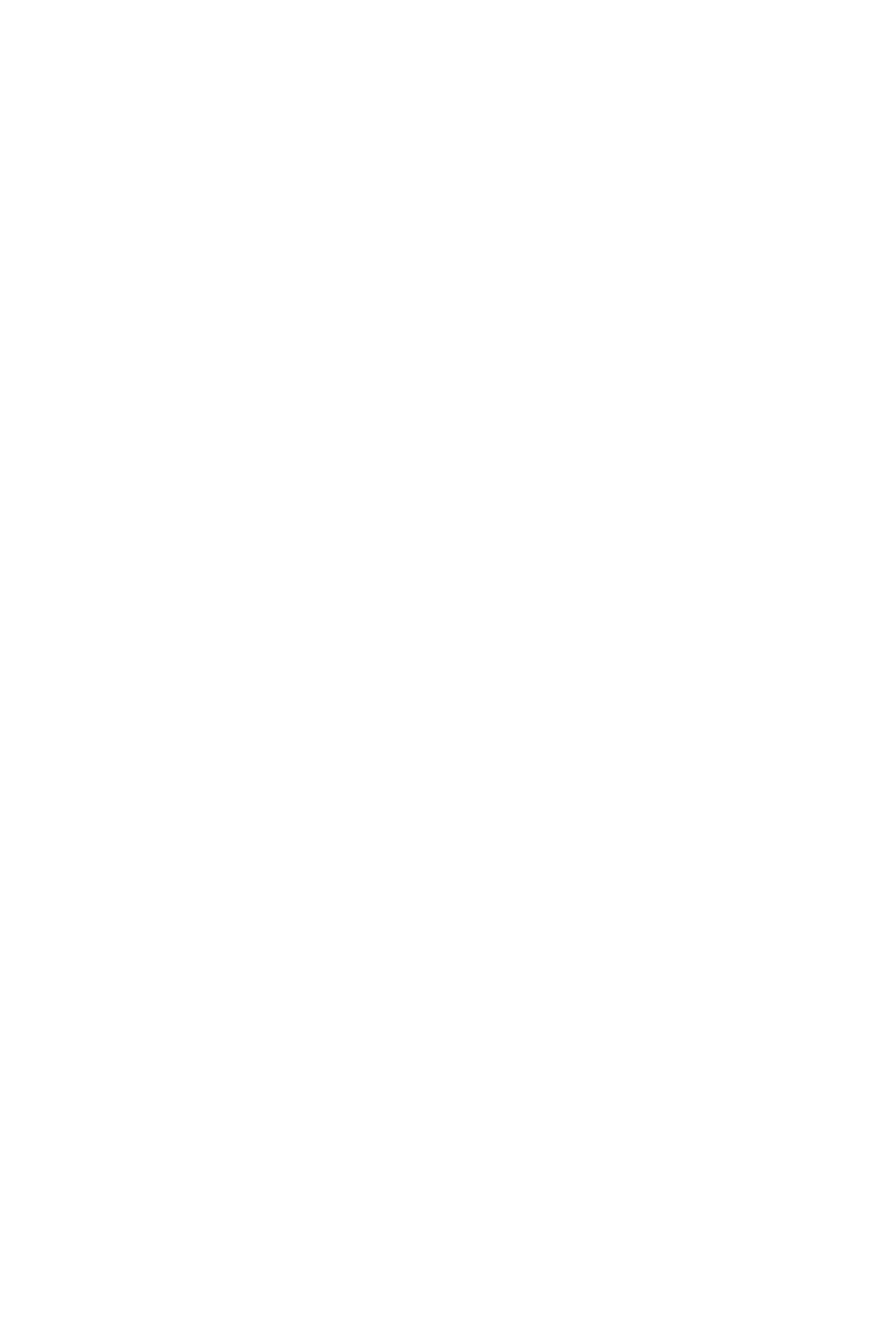for the girl in the river and everyone searching for hope in tight spaces.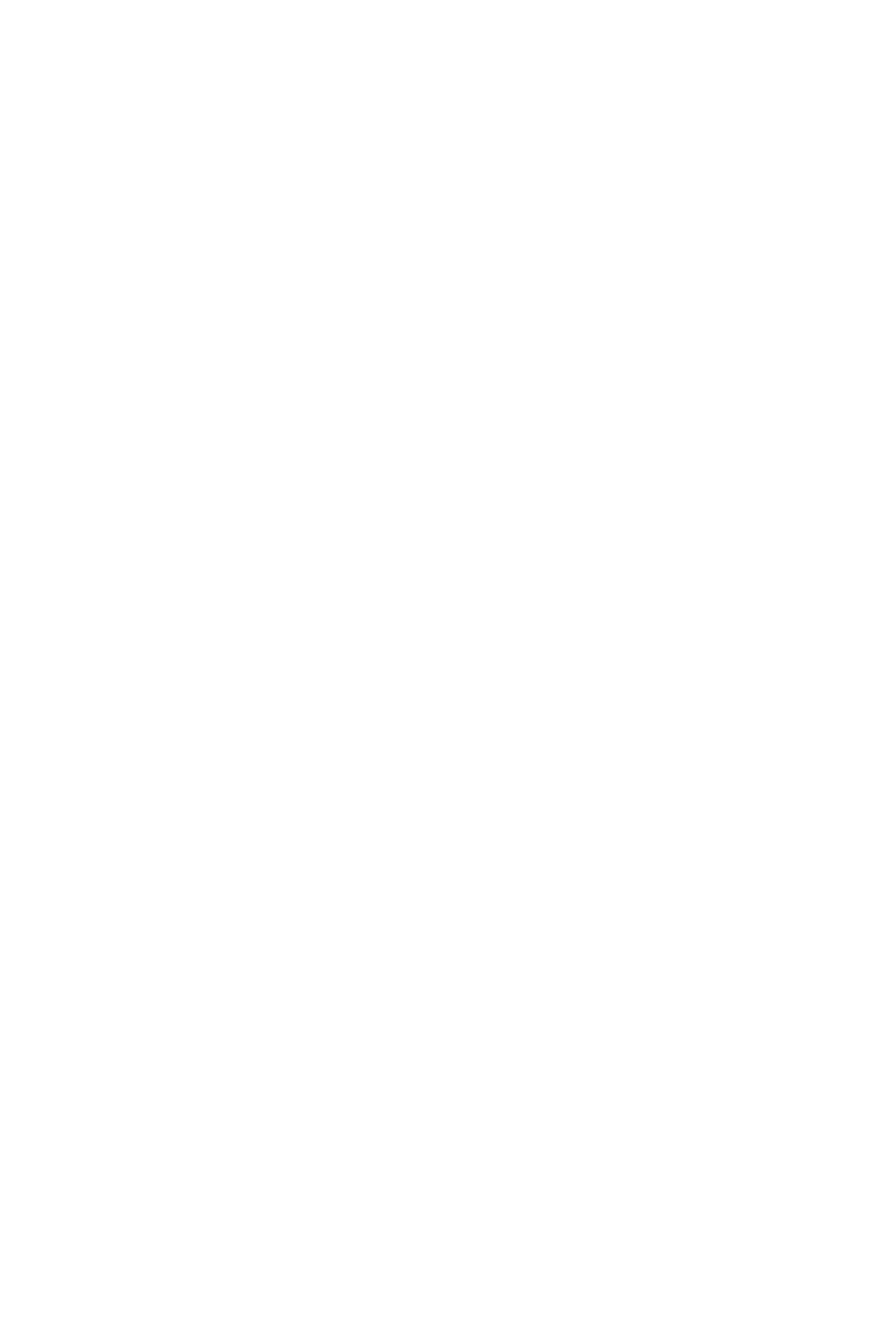tuto jade · spit out

you who wants to swallow me whole, i ask:

what do layers feel like against your tongue? can you separate bitter from sweet, my past from present?

i am a pomegranate, intricate and juicy. will you spit out my seeds?

 $\sqrt{9}$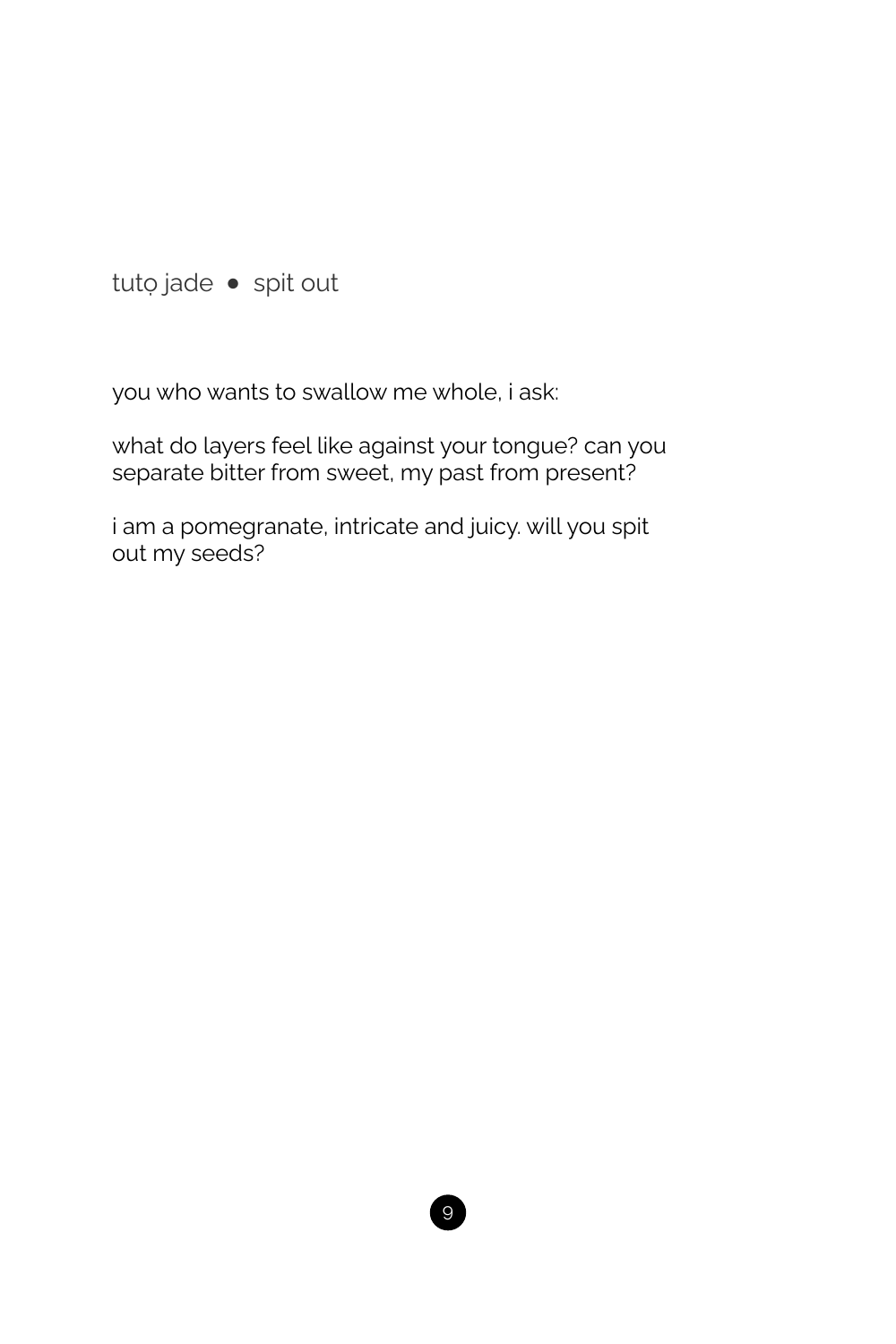ounjẹ aarọ ● breakfast

i am unsure of what lies ahead so i prepare myself premeditate the worst imagine my mom gone, then my dad, my brother, my sister—in no order i try to deal with pain before it comes

the left side of my chest hurts so i wait for breast cancer. i grit my teeth at night and wear socks to bed even though it is july

my counselor asks me to write a 5 year plan so i gather my strength and scribble in my notebook "tomorrow i will cook breakfast: 2 eggs over hard, with spinach and a piece of ezekiel bread toasted" that's all i can muster for now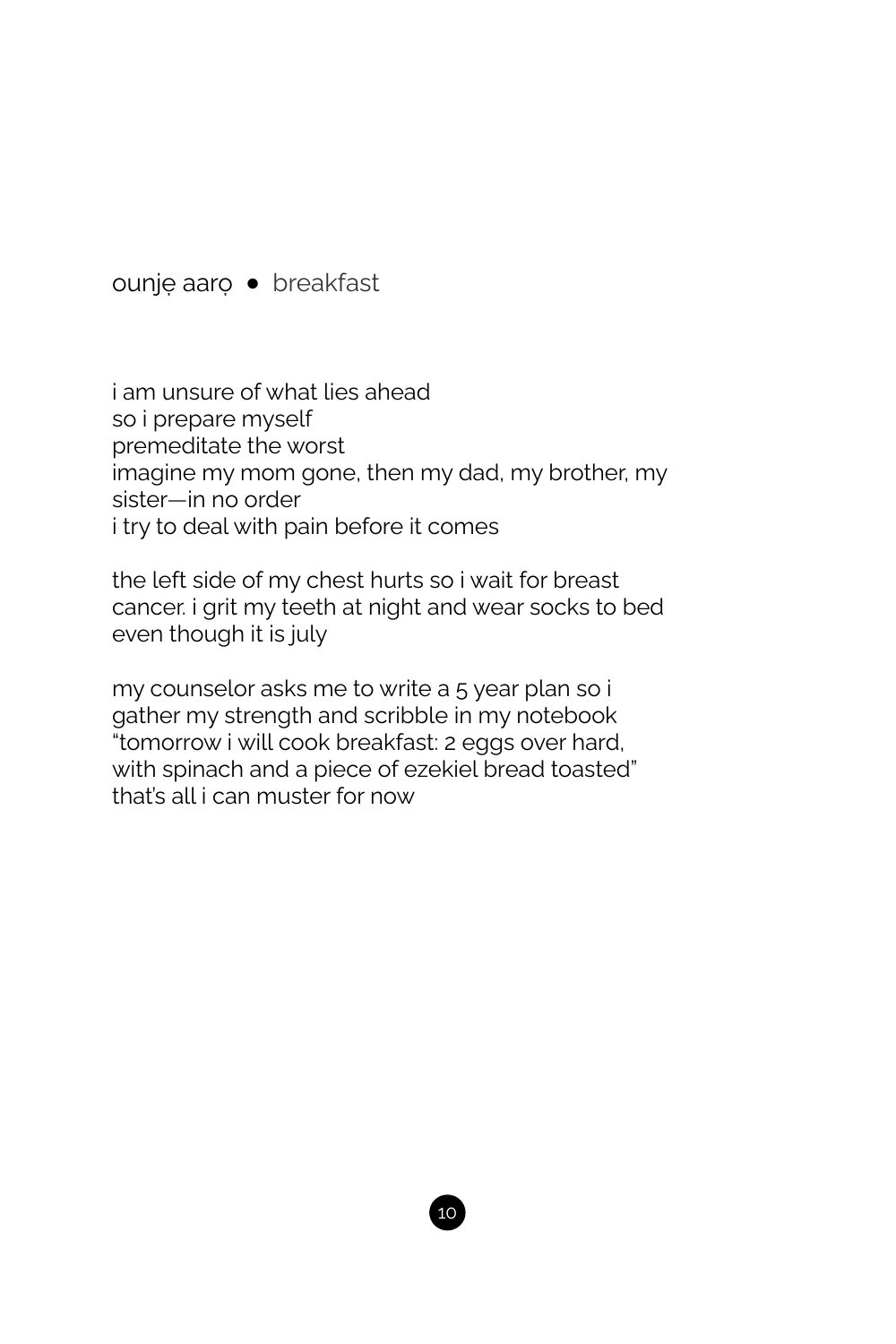aye mi • my life

i could die tomorrow what that really means is, i can live today<br>which one will i choose?

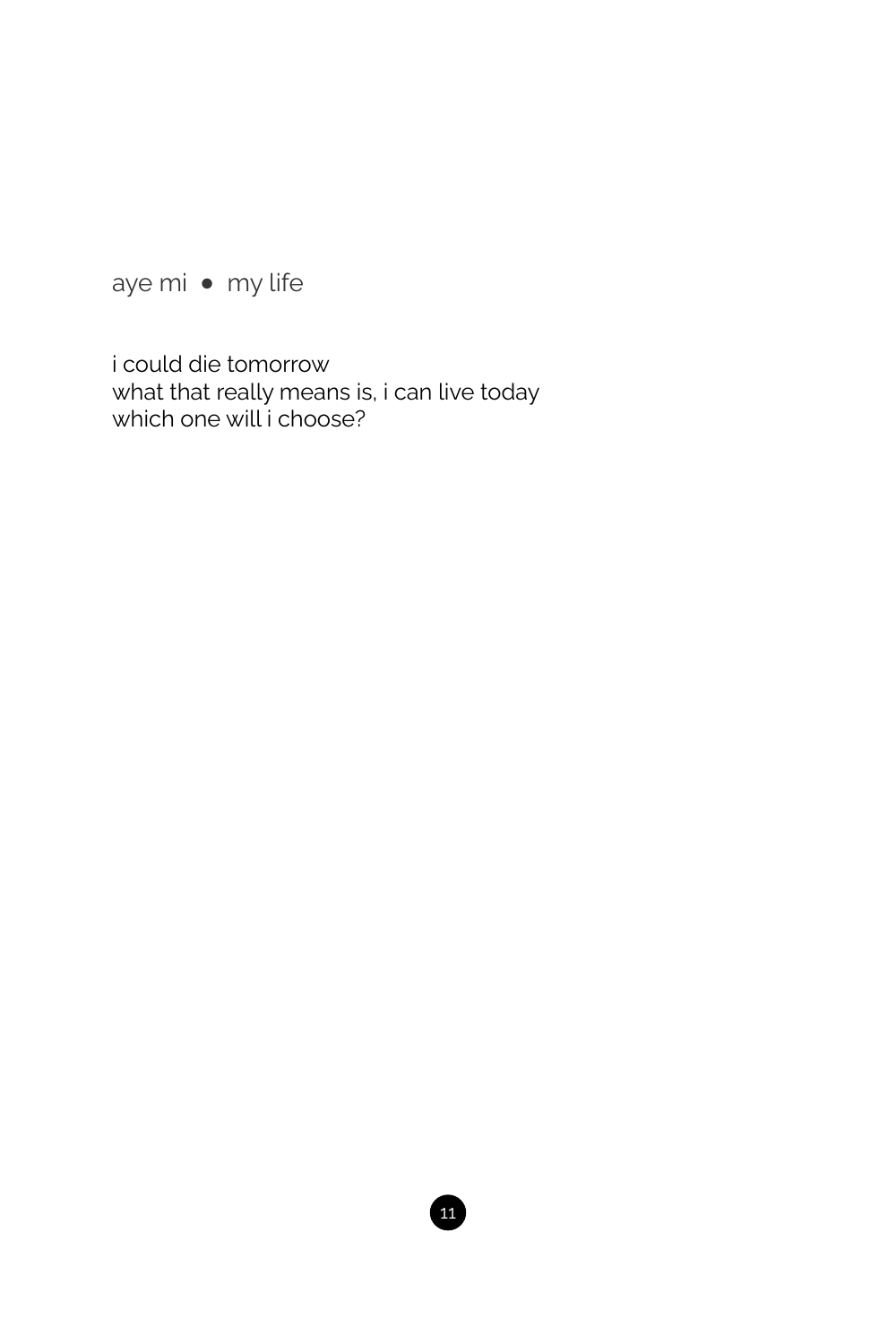oruko mi · my name

i will not long for strangers to carry my name in their<br>mouths when i have not yet mastered its syllables

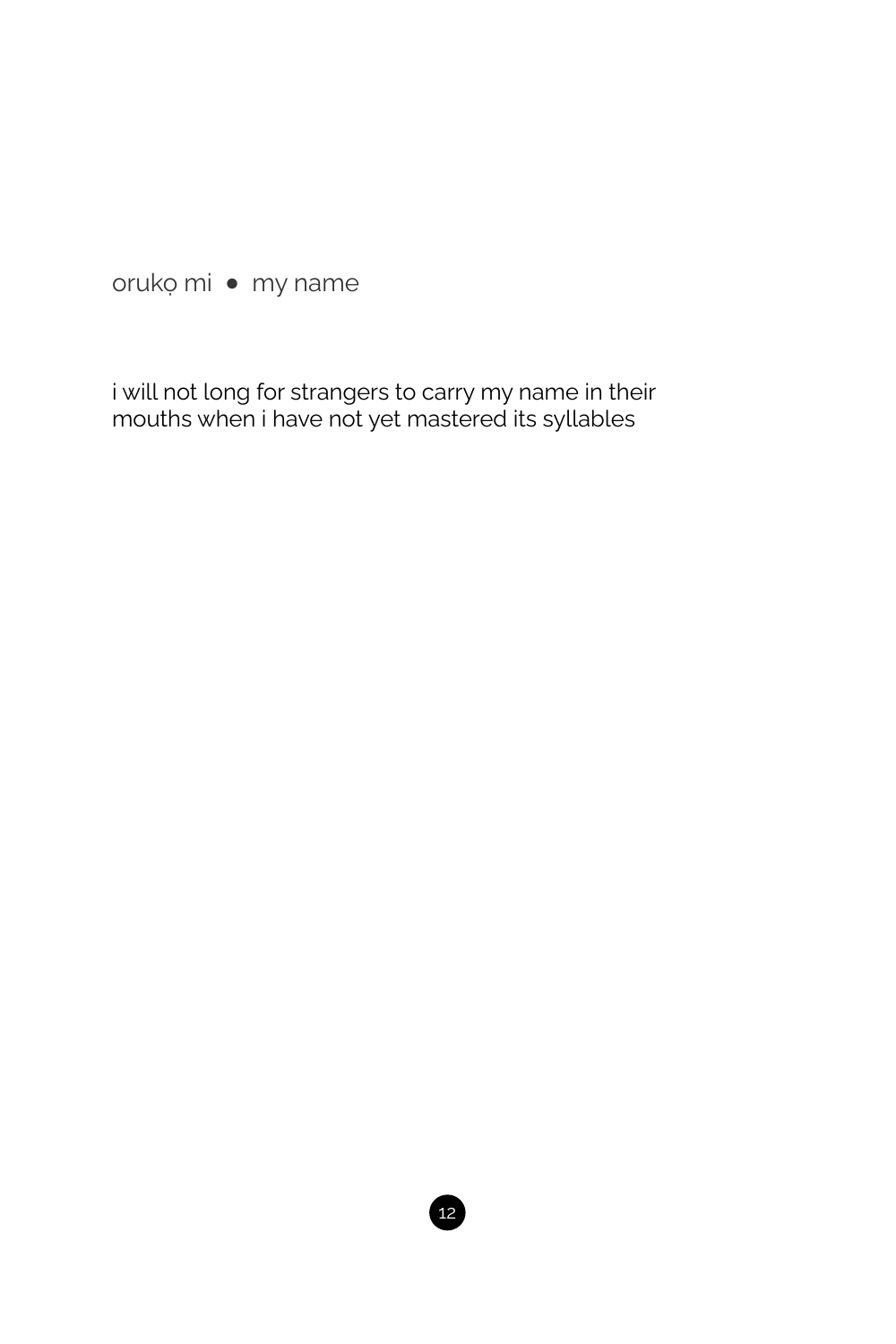àbúrò egbon **●** younger/older sibling

i want the people at the leasing office to take me seriously so i pile lipstick on my face i consider the man on the phone's one time offer of \$79.99 for a gym membership i will never use i trade all the neon and bright clothes in my closet for beige and cream. these are office colors i order a checkbook online. i do not know what i will use it for but the woman at the counter stuffed pity in her throat when she claimed that this is the adult thing to do

i am still 5 and 12 and 26 but nobody comes outside to play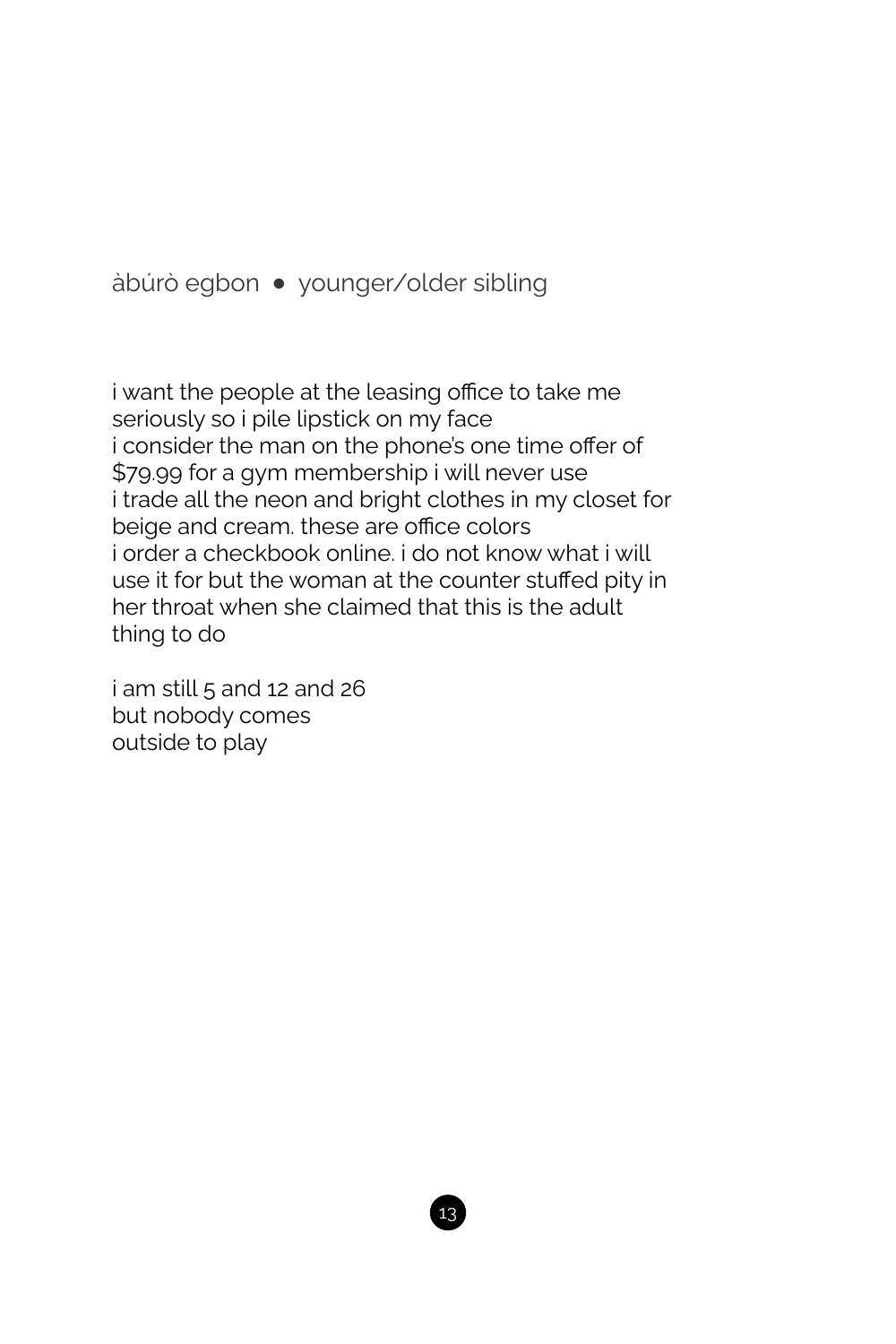dide ki o jo • get up and dance

my friends sit on my couch after supper they shed their skin break all over the place they do this every night for 3 months i encourage it revel in it shove my own mess into the crevices of my house anything to avoid what is mine

one day, or month, later i don't even remember, i do not recognize my home any longer

"hey guys, i think you all have to go" i say. "i tried to find my heart today and i don't know where it is."

when they leave, i sort out what is mine and what is theirs. i foam roll my back, sit up straight, dance to India Arie's "private party" come back home to myself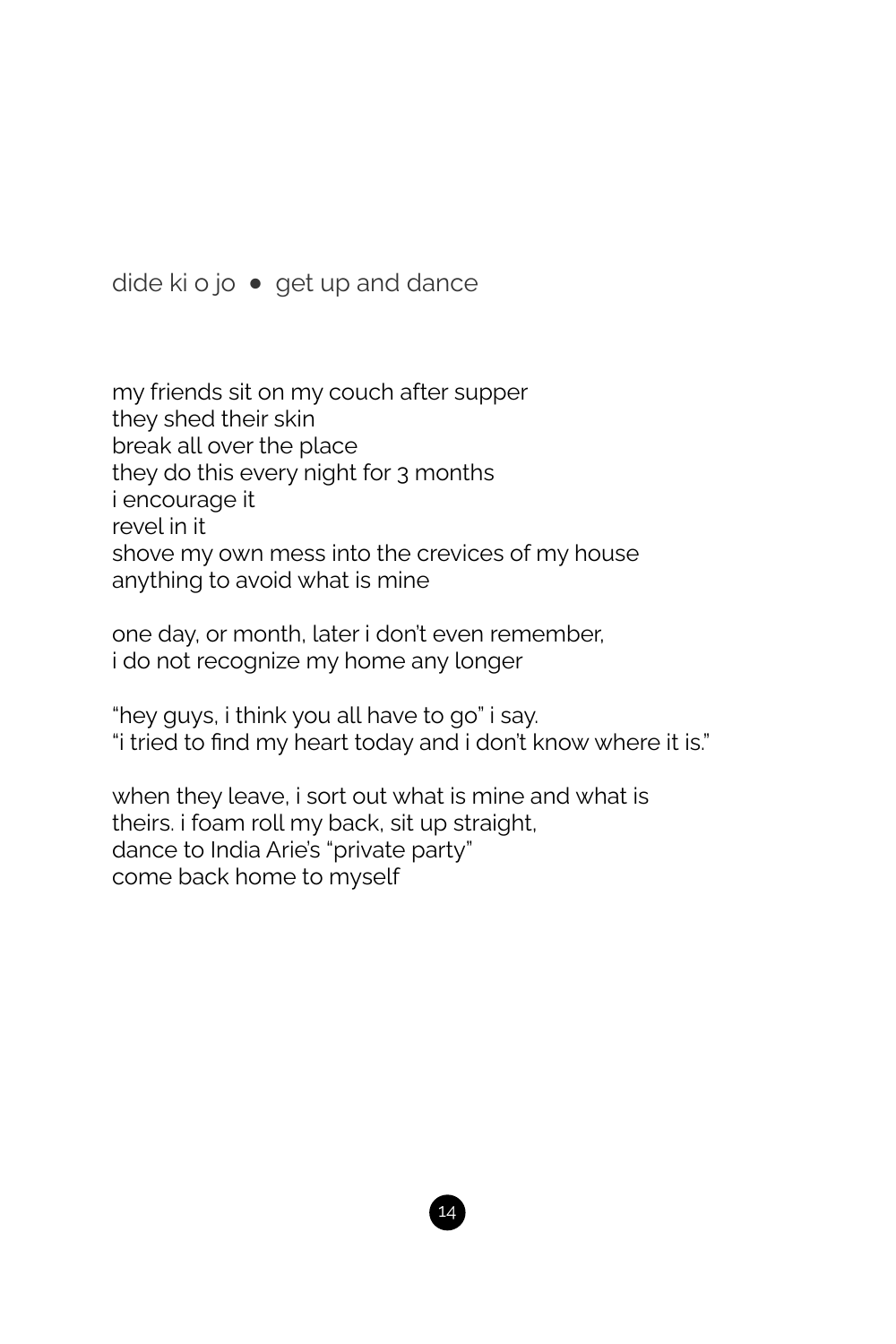omo mi atatata · my darling child

my voice is the light that cracks through dawn to usher in the morning every time i pray god gathers the angels they open their ears to me

i am their favorite lullaby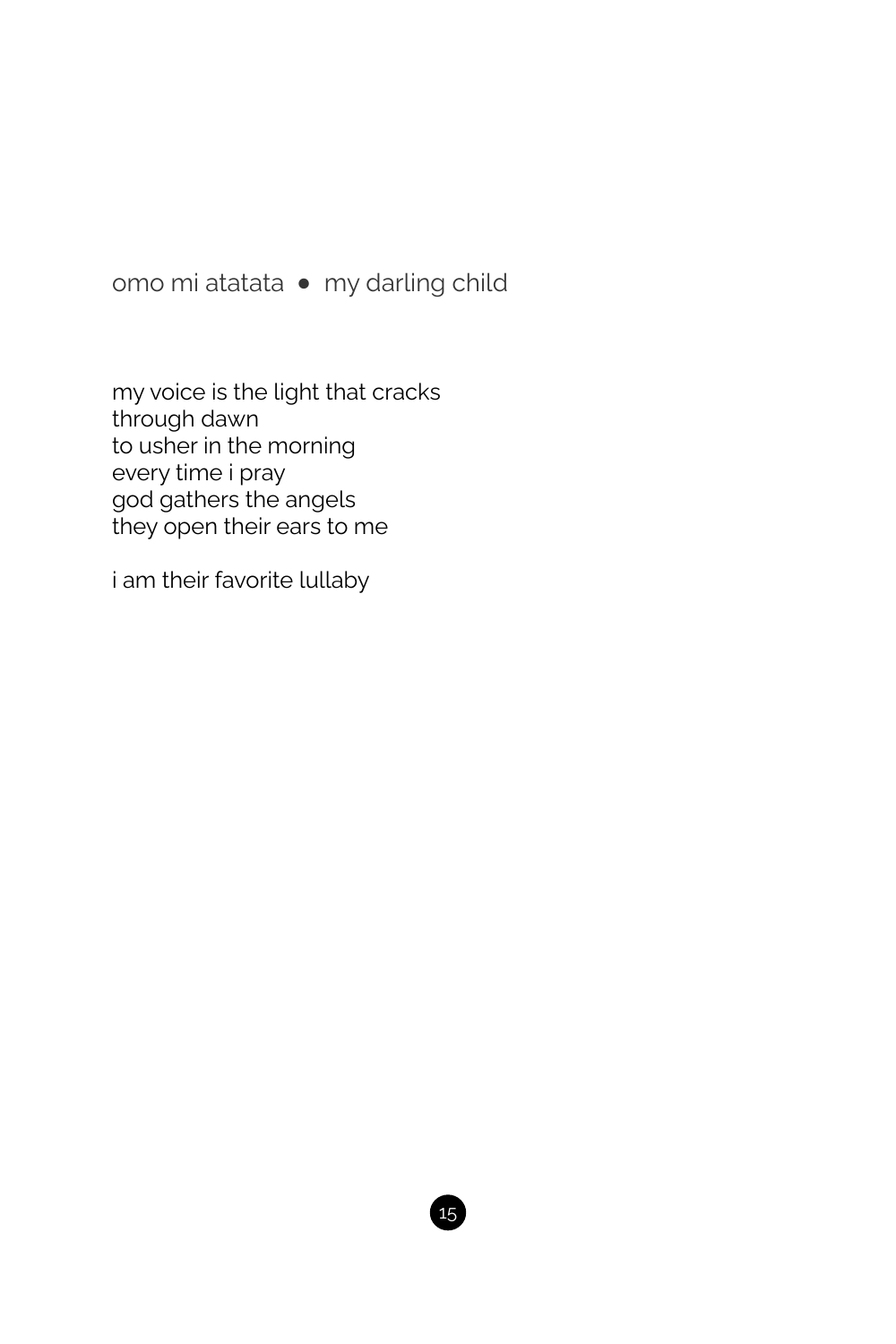ninu mi ● inside me

*i can only give what i have inside me i can only give what i have inside me i can only give what i have inside me i can only give what i have inside me i can only give what i have inside me*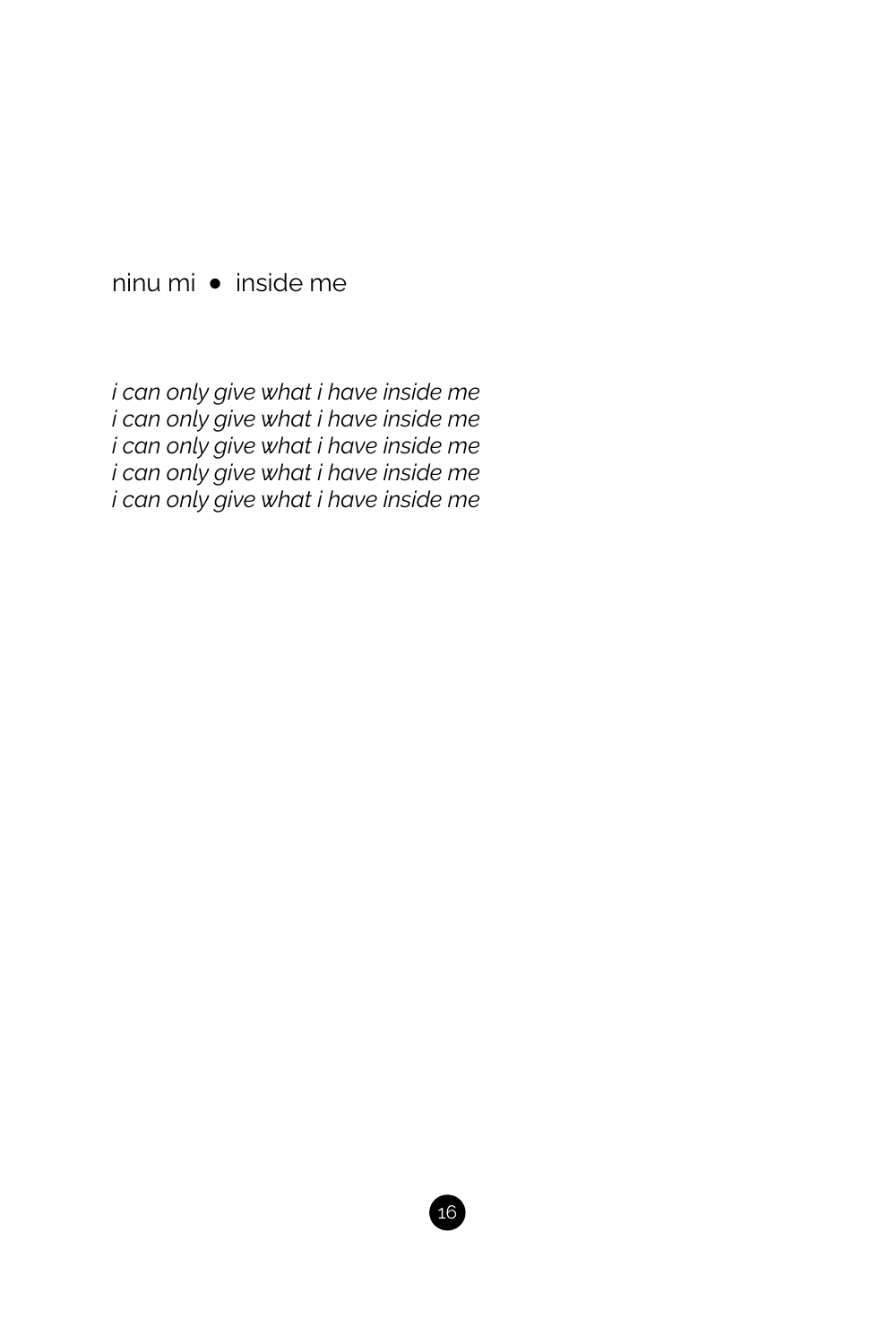ohun ọṣọ ● jewelry

i call society tonight and ask about his return policy "uhm, good evening sir. i need to return your labels, your rules, your expectations."

i lay down his weapons pick up my own admire the wrinkles in my elbows rub shea butter on my secret wounds gather the scars he asks me to hide wear them as jewelry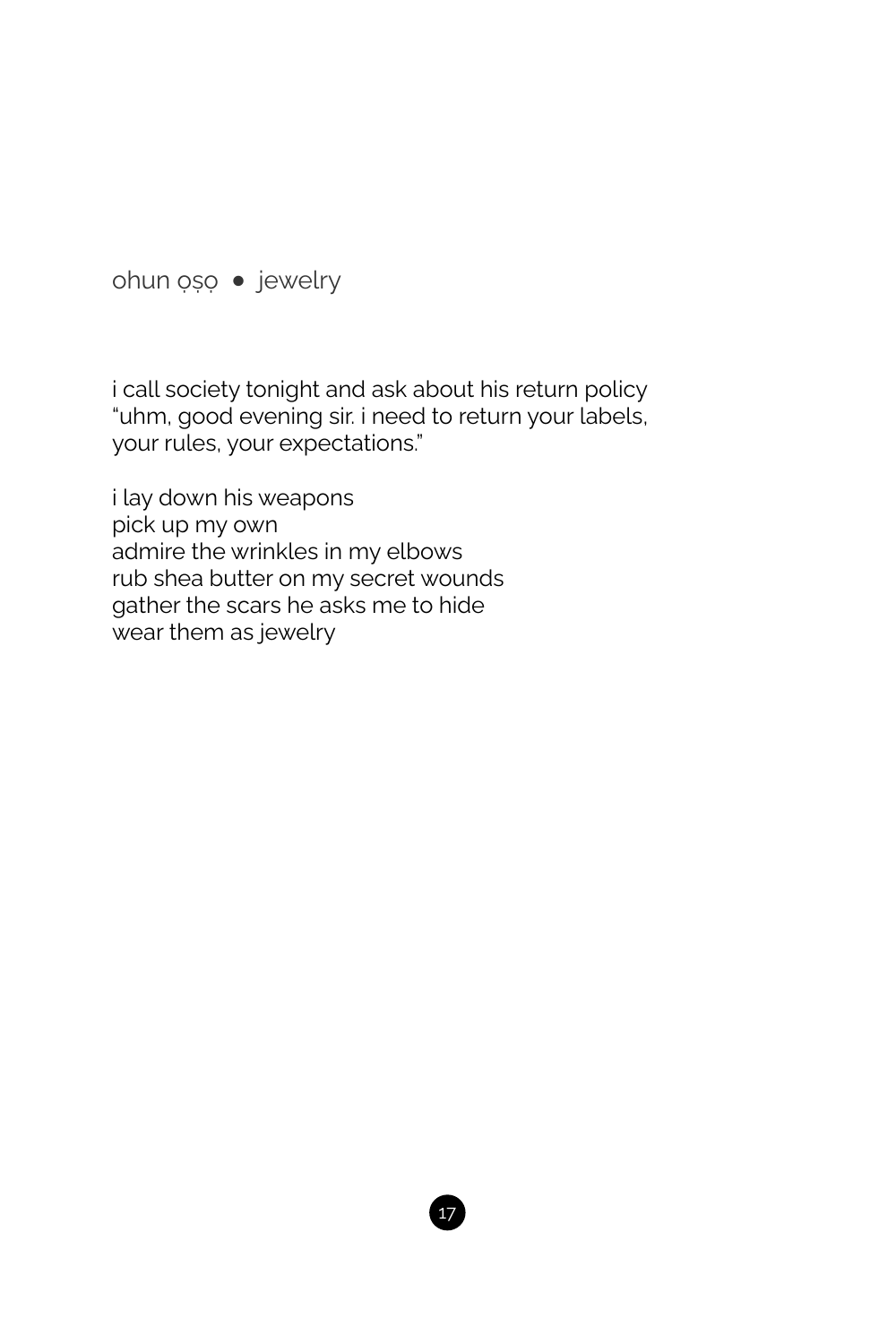ade ogo ● crown of glory

during the sermon the pastor talks about David he was 17 when he was anointed king 37 when he was appointed

when they turn the lights down low i weep i am in the space between my anointing and crowning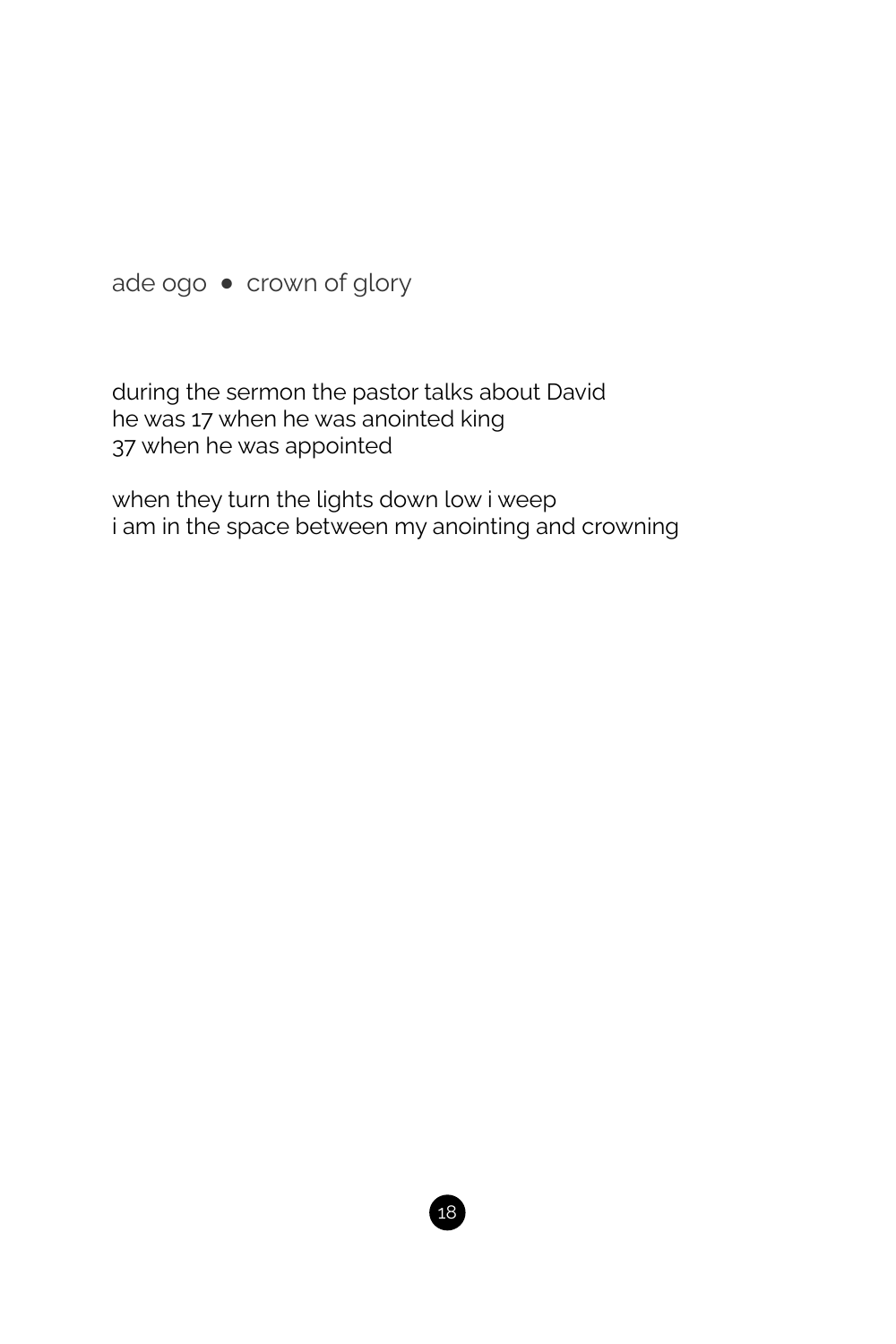ṣe rere ● do good

my night-self makes commitments to my day-self

- 1. stay off instagram
- 2. go to trader joe's and buy sunflowers for the dining table
- 3. finish unpacking the suitcase from my trip last month
- 4. call mom

i wake up, hit snooze and sleep for 2 more hours. It's afternoon when i get out of bed. i cross everything off my to do list and write

1. survive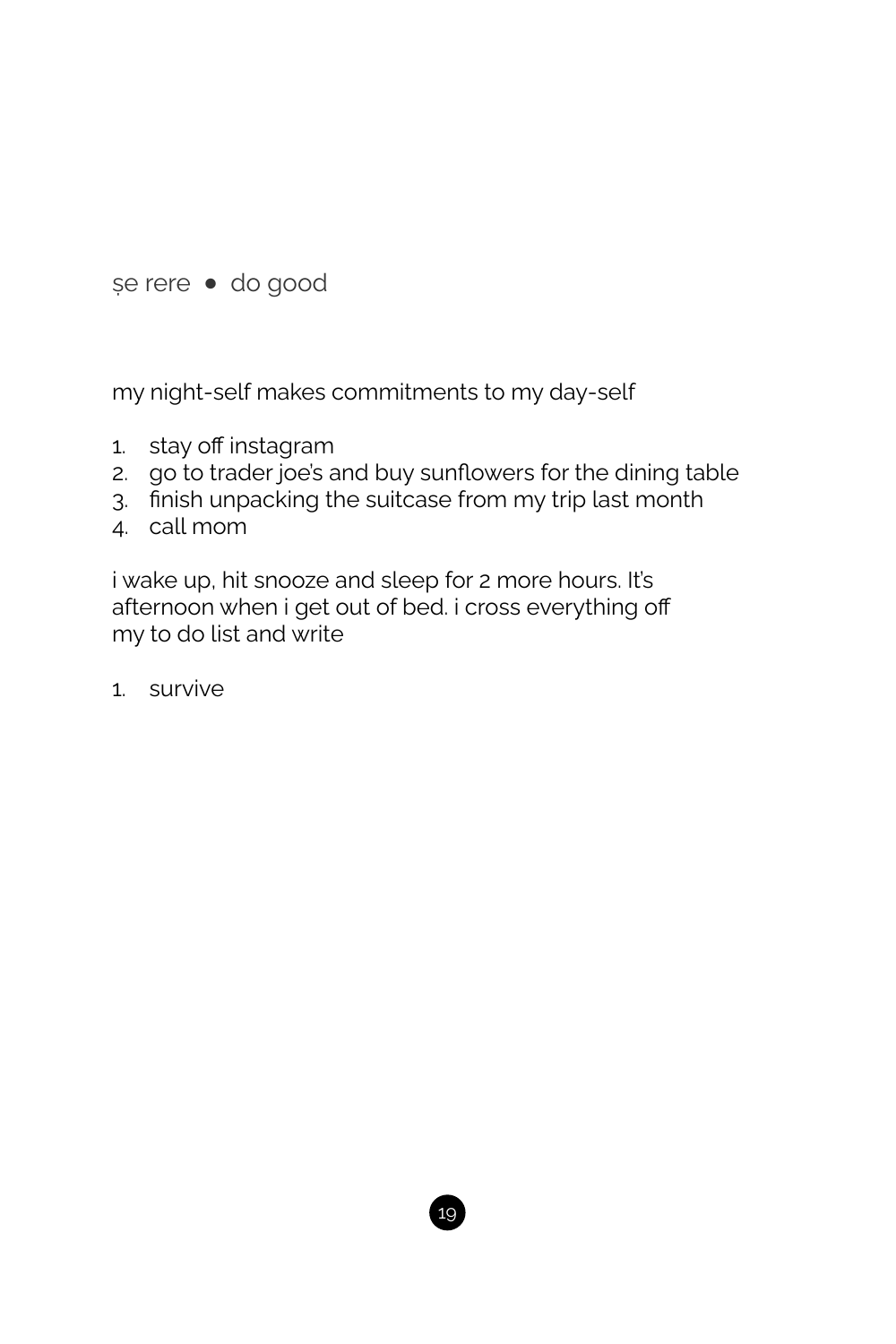onígboyà ● brave

i put cocoa butter on my lips before i go to bed remember my dreams in the morning correct spelling errors in my journal and lay my bed i clip my nails and paint them during finals week pull the chin hairs off my chin when they get rowdy i wash between my toes

where are my trophies my accolades my speech

i came i stayed i built a home the land of small brave things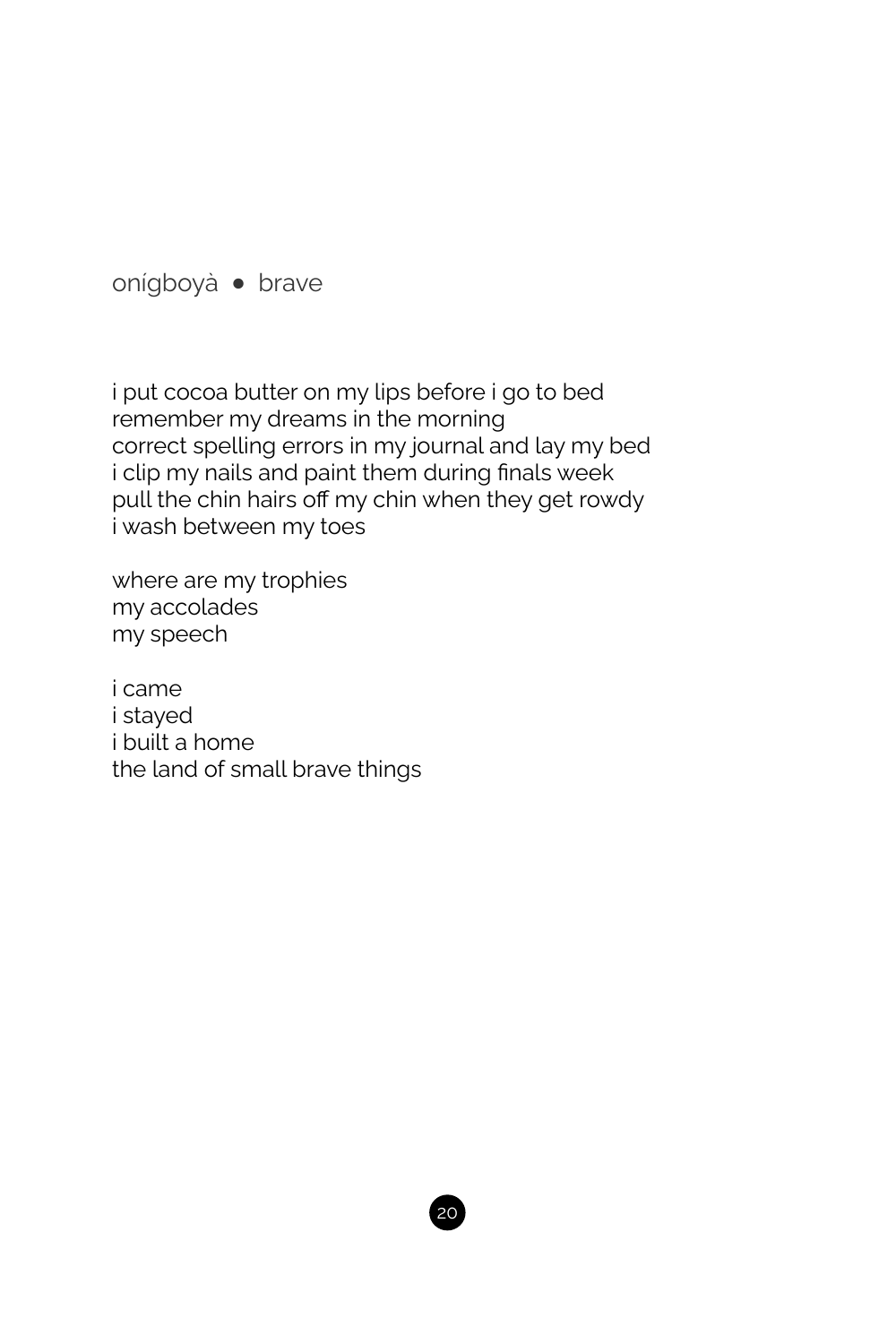mẹta-le-logun ● twenty-three

at 23 i cut my first pineapple

at 23 i see my mother with new eyes i am everything she prayed for in a daughter but i will not hear this from her mouth

on her worst days she is broken and brimming on her best days still the superhero to my 4-year-old self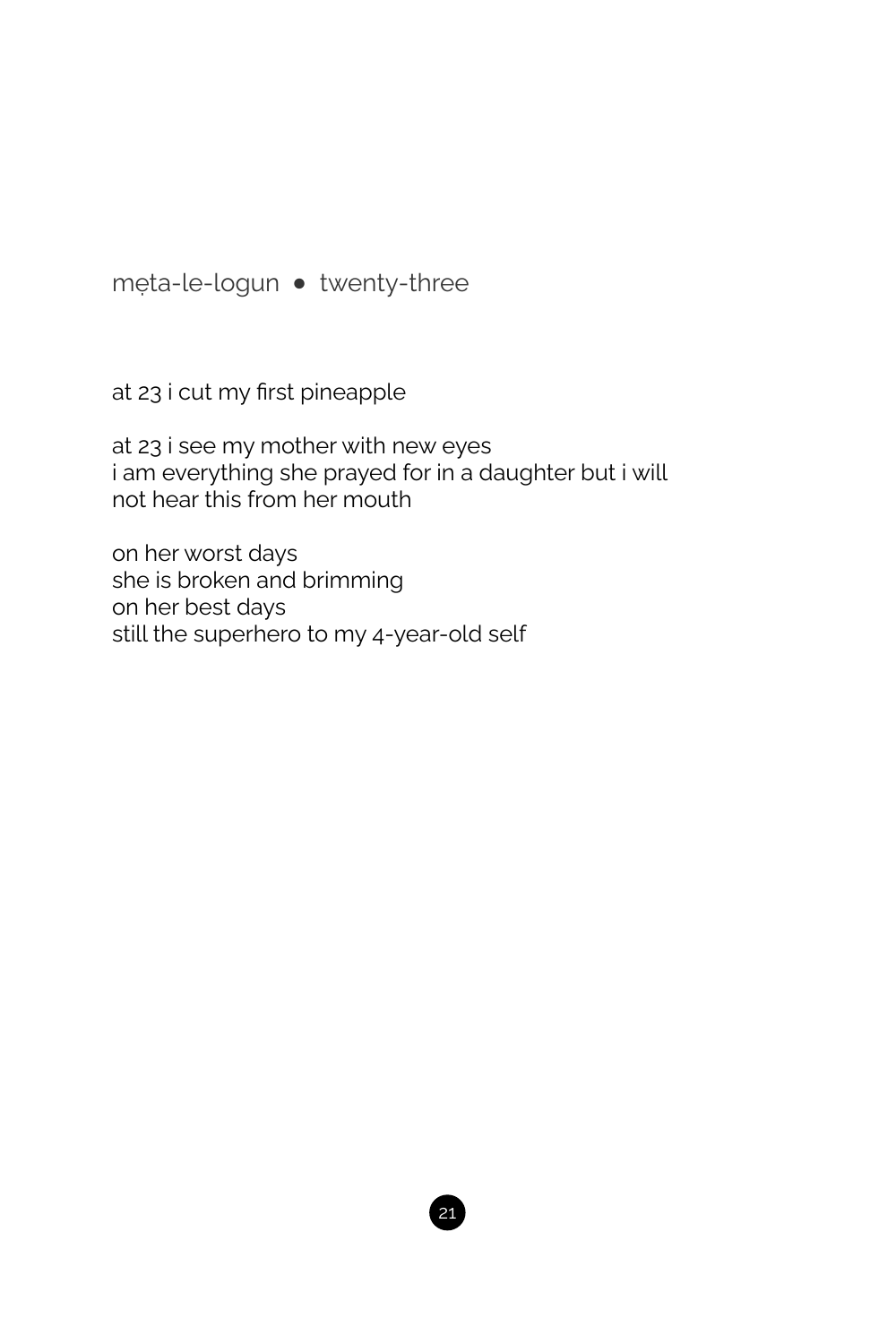eniyan ti o ni eniyan • lonely person

i.

i am lonely tonight so i

cry to muffle the laughter from my neighbors' room listen to strangers sing about love in sad voices

ii.

i need to convince myself i am lonely tonight so i

forget all the friends that hold me in broad daylight forget all the other times God saved me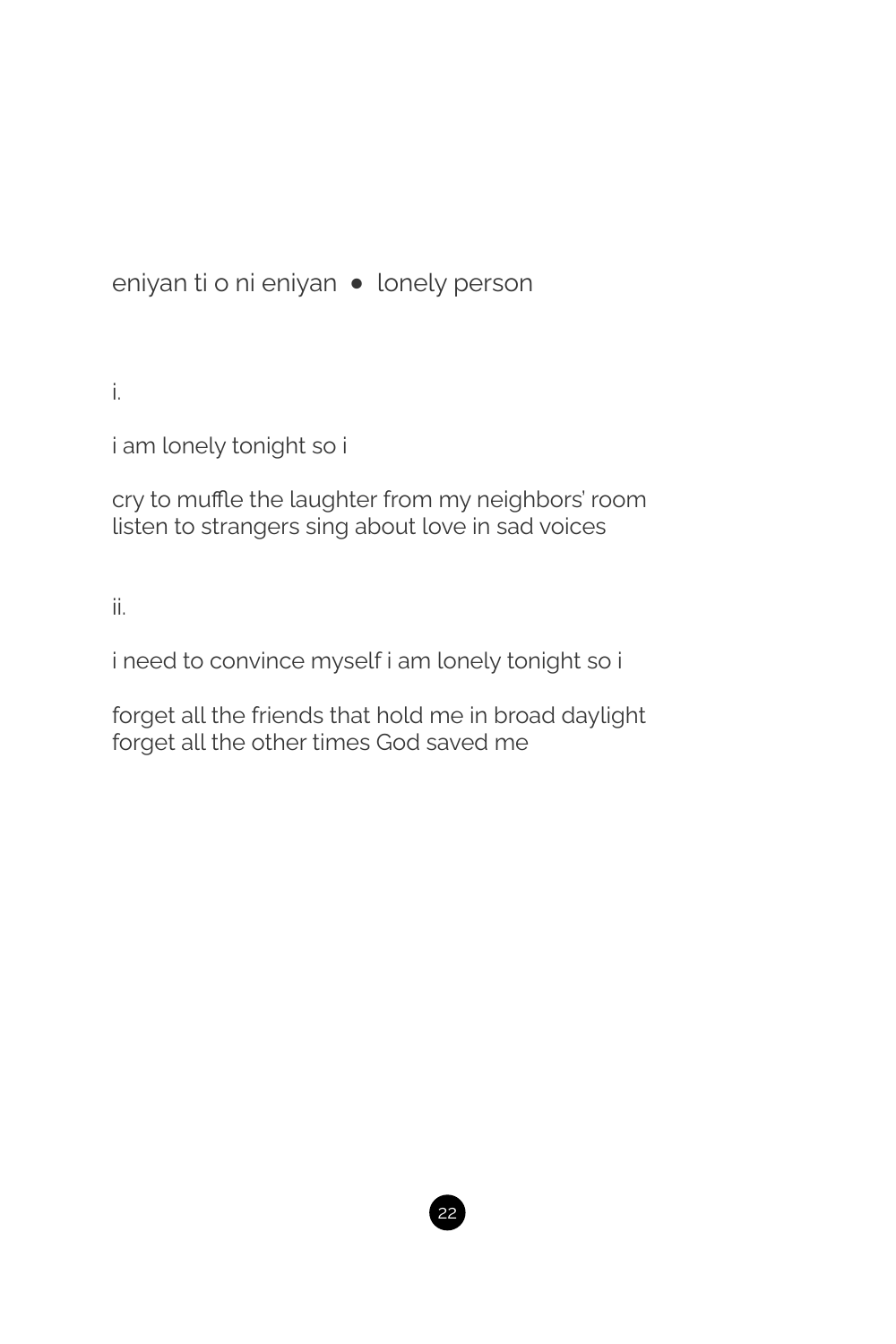## oṣu ● menstruation

once a month i go to the grocery store and buy plain greek yoghurt and honey and brown rice and smile at strangers and pretend my ovaries are not karate chopping my womb

once a month i eat oatmeal for dinner and cashew nuts for dessert and that is not sad

once a month my body wages small battles against itself and for a moment i am a war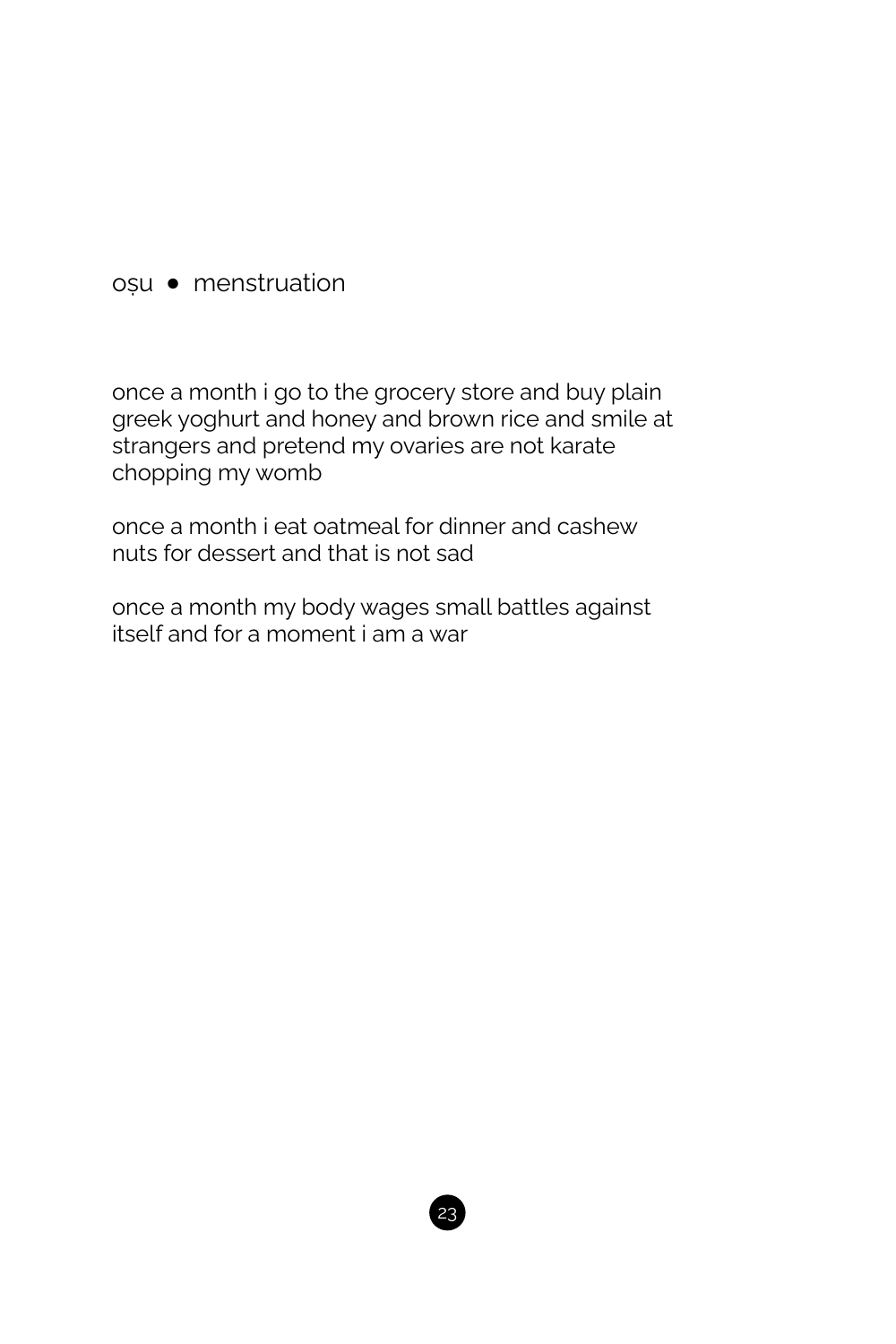obe eja · fish stew

no one told me what to do after i've made coconut curry fish stew

i know. i know there's a whole lot of life to be lived plenty of people to hug and beds to lay but i found a recipe online, went to the grocery store made coconut curry fish stew and ate it

now what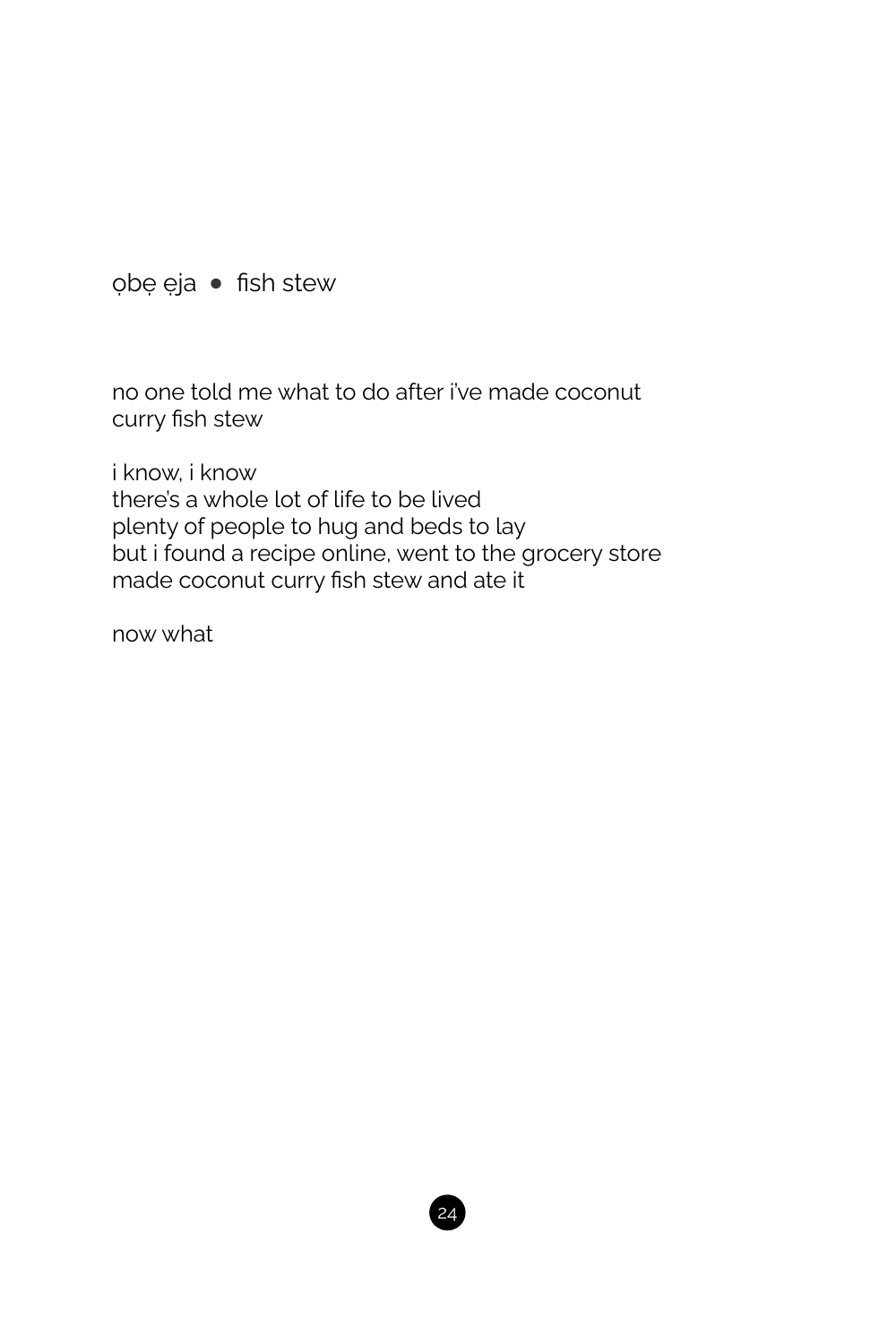kii șe ọlọrun • reasons i am not God

i.

this morning the tea burnt the side of my tongue to keep me humble when i take the core out of my apple all the pieces turn brown karen's daughter died and the world keeps moving and i can't convince everyone to stop men give me compliments about my face even though i did not make it myself

ii.

i can't hold the weight of the world in my palms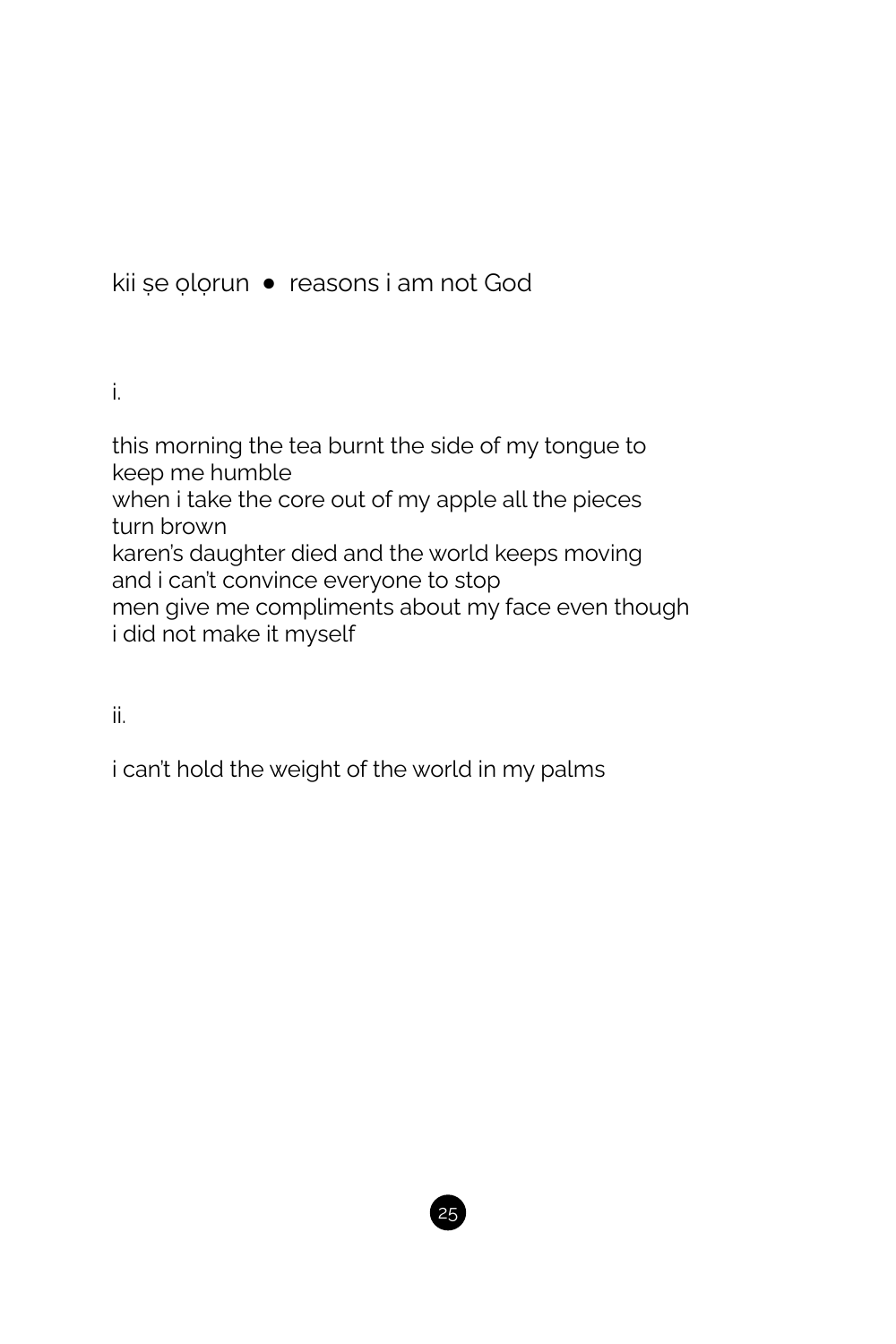wa funrararę • be yourself

everyone says "be yourself, follow your heart" as if myself is a toaster on the shelf at target or the burgundy suede heels inside the box under my bed

as if i am not sprawled across state lines lingering on earlobes on sealed lips on the small of his back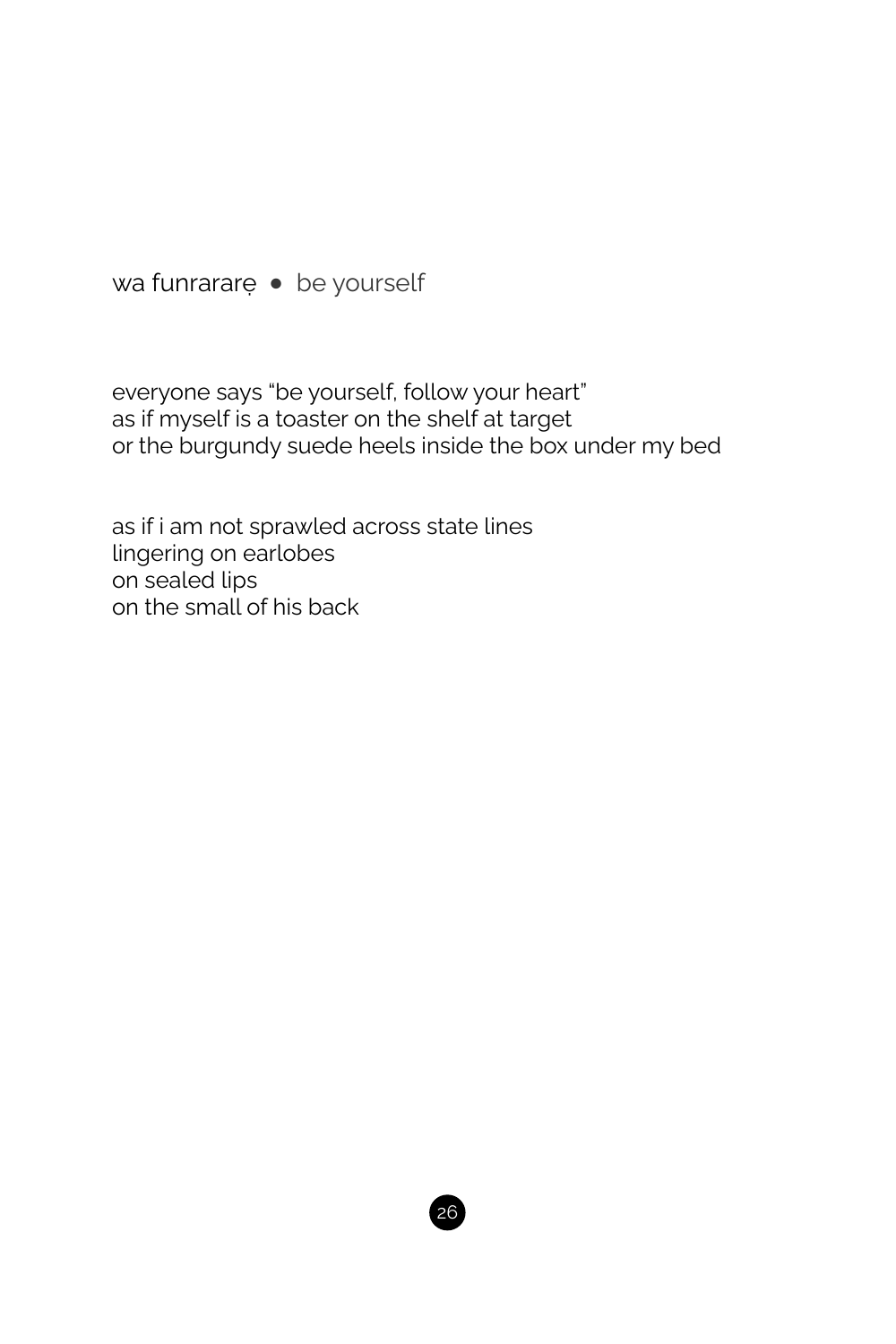àdúrà mi · my prayer

i do not always have a poem in my heart<br>sometimes it's a song in my mouth a dance in my limbs a prayer in my knuckles

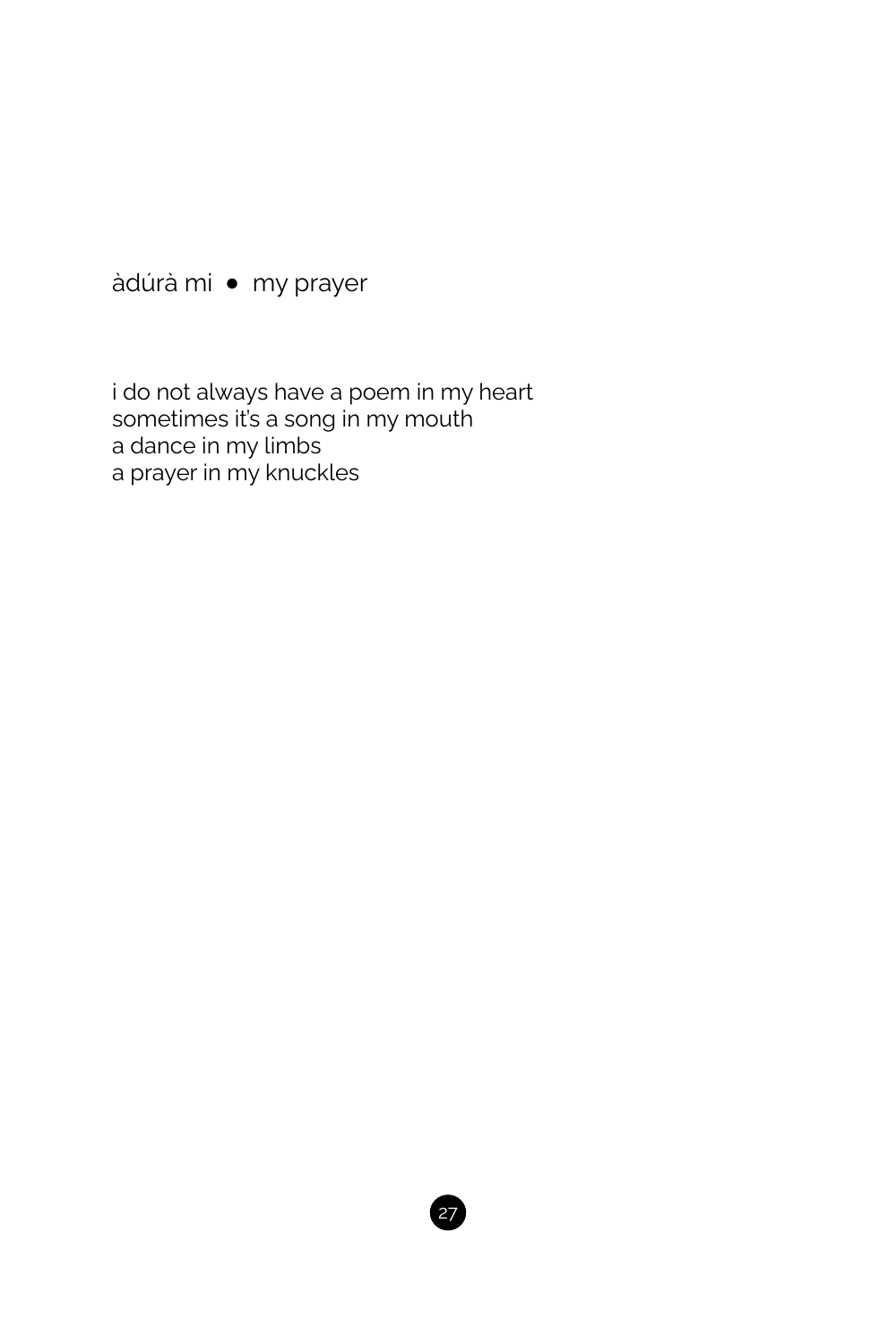lọjọ kan ● someday

some days i am okay and some days i am not.

on the days when i'm not okay, i scream. i cry until the salt from my tears dry up in my mouth and taste like french fries. i am angry. i allow it. i write a list of questions to ask God someday. why did this happen to me? to her? to us? why didn't you just make me a turtle? when i don't feel like he is listening i talk loud. i vent long. i lay flat on the floor till everything that is not me seeps out.

on days when i am okay i write poems and leave them for strangers. count the lashes on my left eyelid and marvel at my teeth. i pour milk into my cereal bowl slowly and blow bubbles with a straw.

on the days when i'm in between, i remember the days when joy felt familiar. i revel in the fact that i am everything and nothing at all. i plant each foot on either side of my truth and plant my heart firmly in the middle.

some days i am okay and some days i am not.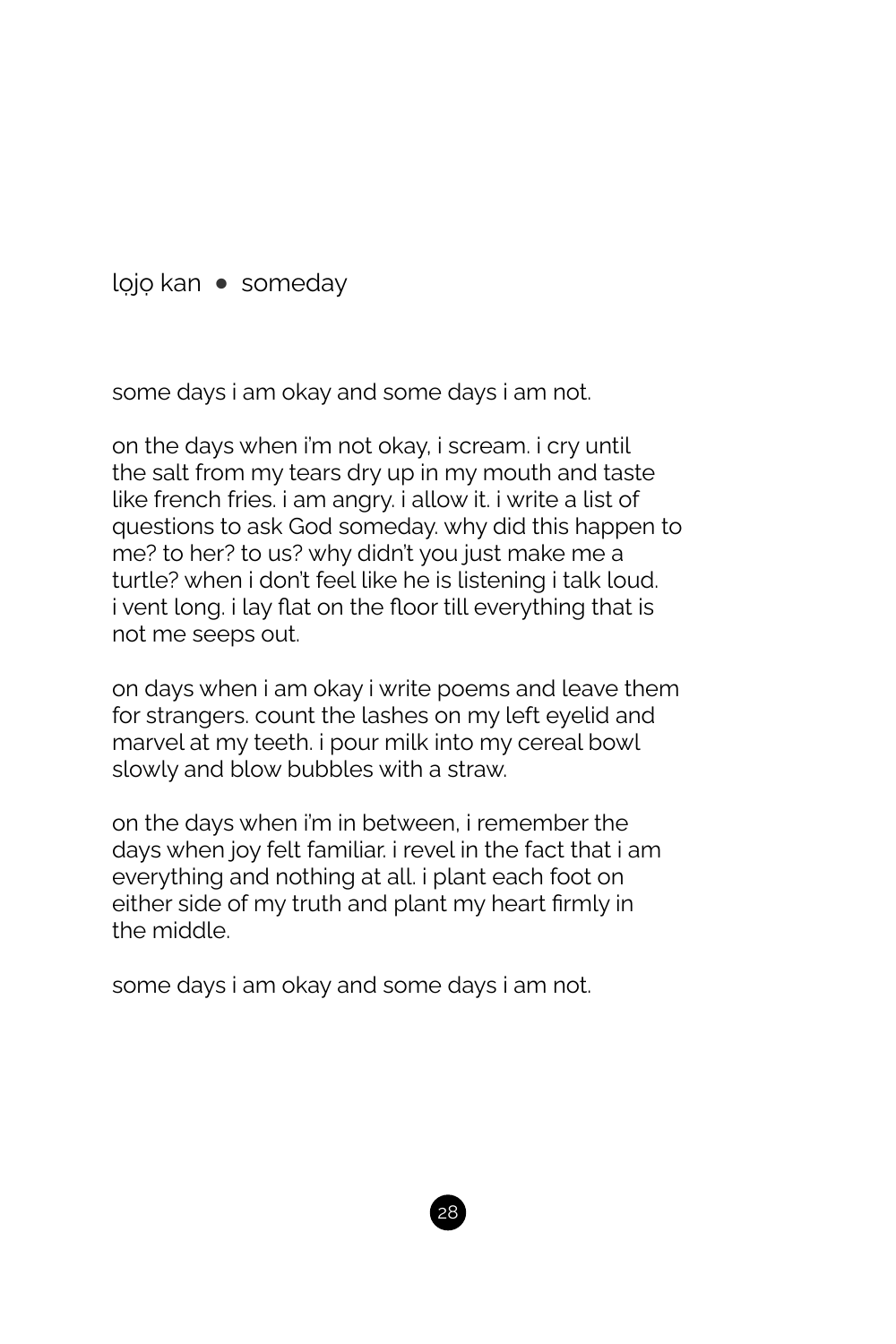**Notes** 

Original poem titles are in Yoruba.